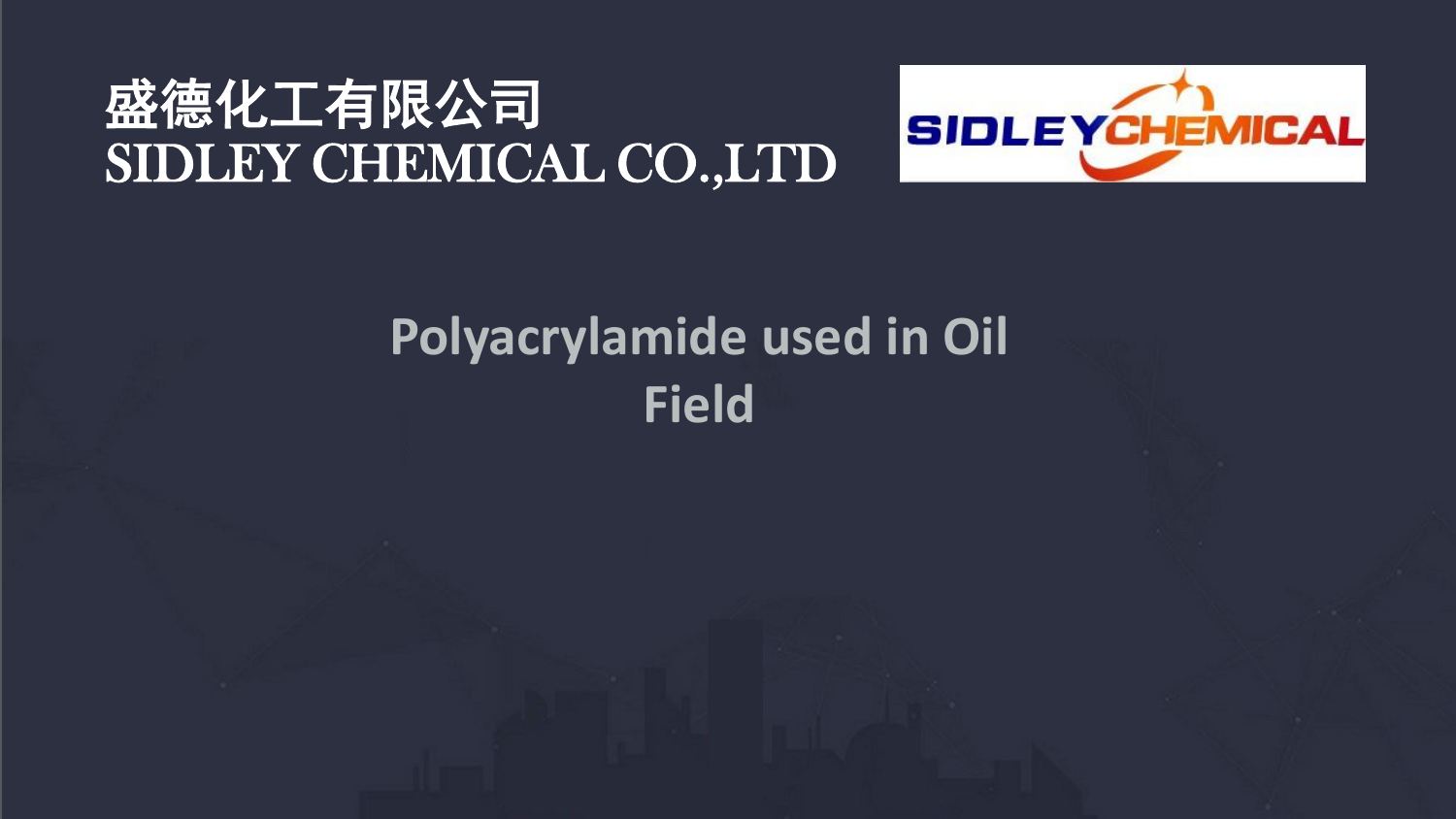

•Carry rock fragments

•Lubricate drilling bit

•Reduce the sticking accidents

•Prevent collapse

•And so on

## Drilling Fluid Additive

| <b>Product</b>            | <b>Molecular</b><br><b>Weight x106</b> | <b>Hydrolysis</b><br><b>Degree</b> | <b>Form</b> |
|---------------------------|----------------------------------------|------------------------------------|-------------|
| Anionic<br>Polyacrylamide | $20 - 21$                              | Medium                             | Powder      |
|                           | 18-19                                  | High                               | Powder      |
|                           | $11 - 13$                              | Medium                             | Powder      |
|                           | $10 - 15$                              | High                               | Powder      |
|                           | $5 - 10$                               | Medium                             | Powder      |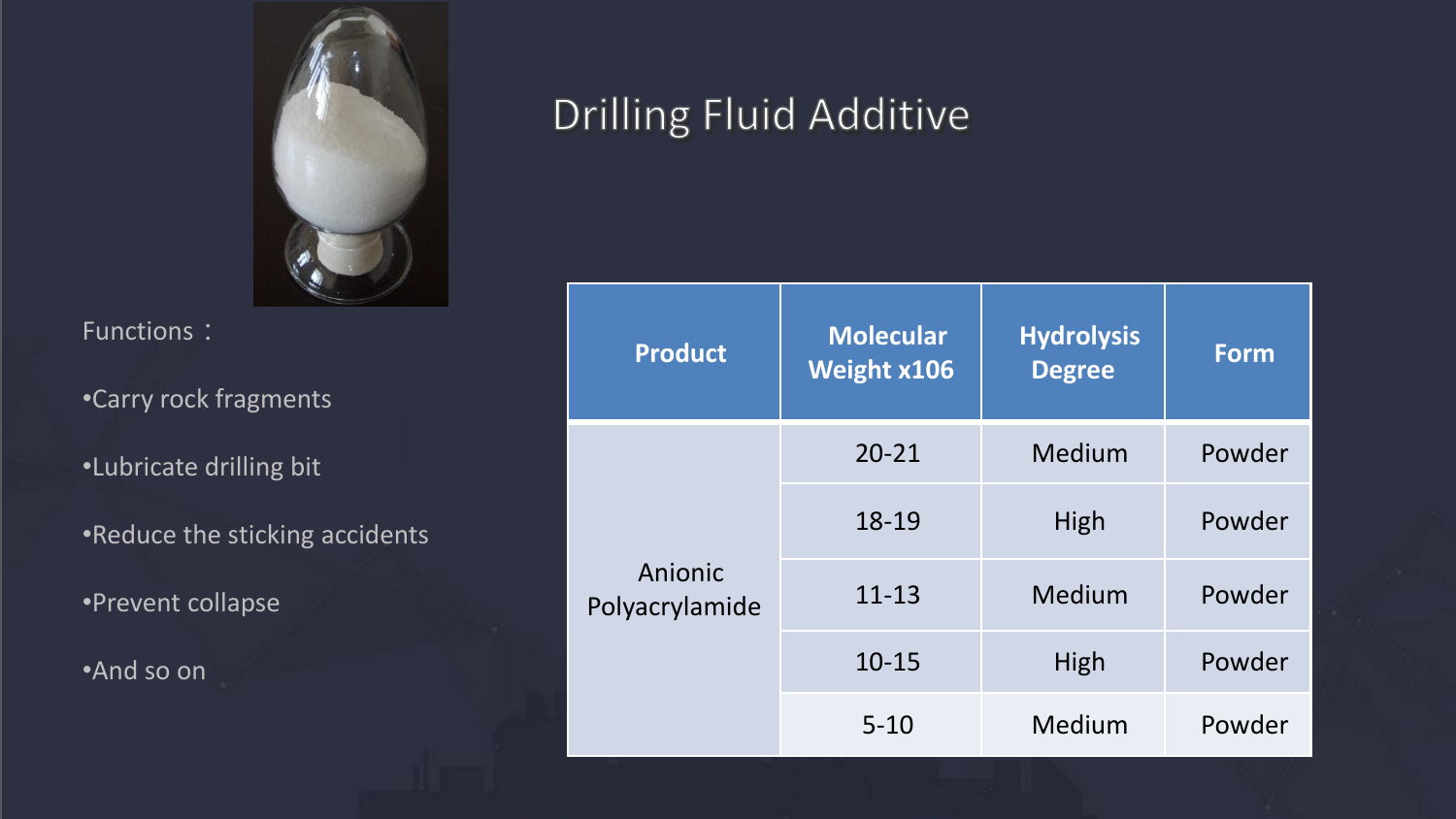

•Easy dissolve, canpreparation on site, save time,

•Strong sand-carrying ability, sand ratio can reach to 199%,

•Low friction resistance, make the formation fracture easy to open,

•Low residue, can dilute with water at any proportion, no insoluble,

#### **Product Molecular Weight x106 Hydrolysis Degree Form** Anionic Polyacrylamide 20-21 Medium Powder 18-19 High Powder/ emulsion 5-15 Medium Powder/ emulsion

Frauture Fulid Additive

•And so on.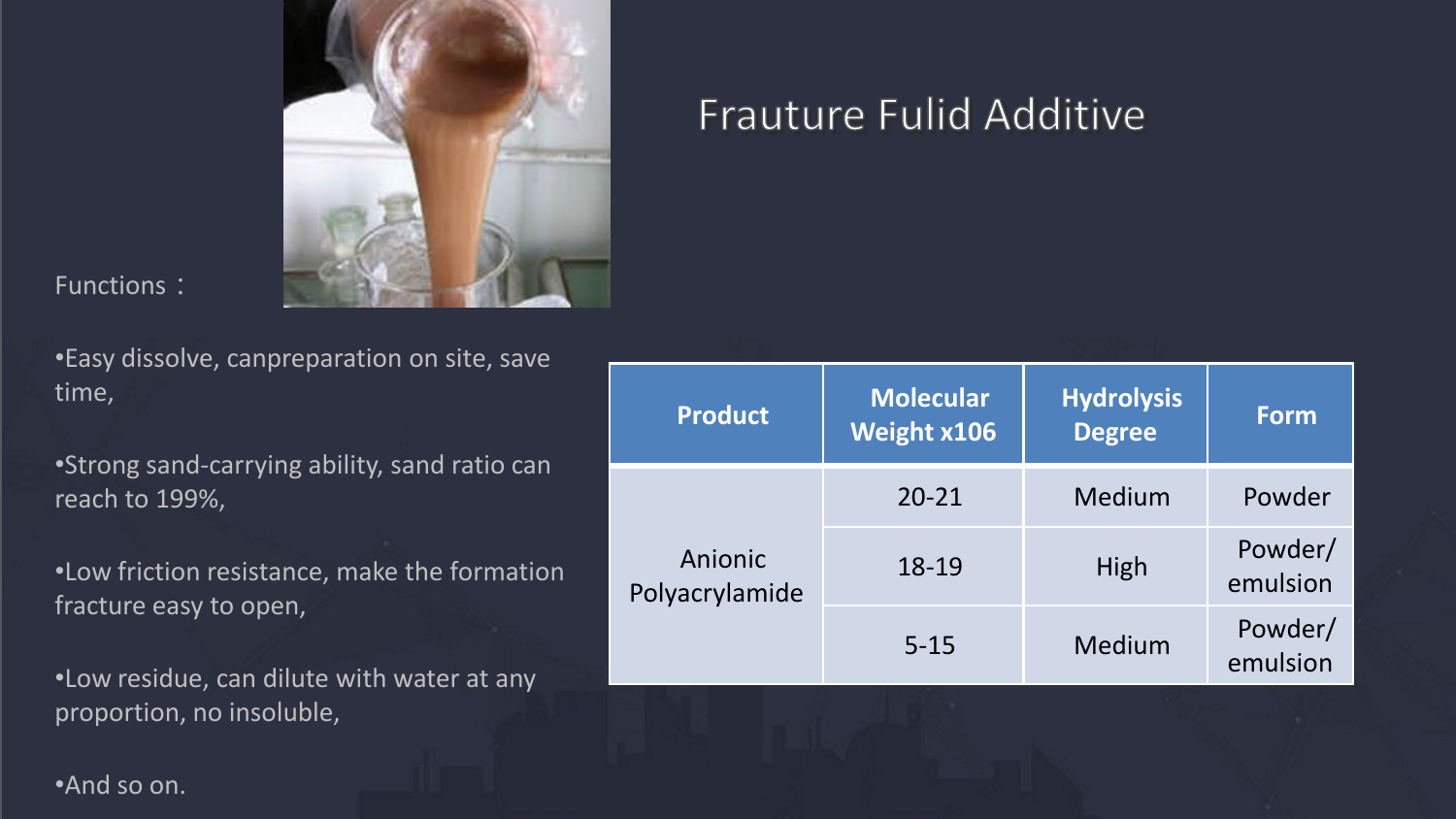

•Dissolve the rock cement and the plug in the formation pore,

•Improve the permeability

•Increase oil output,

•Stable quality in high temperature,

### **Acid Thickener**

| <b>Product</b>             | <b>Molecular</b><br><b>Weight x106</b> | <b>Hydrolysis</b><br><b>Degree</b> | <b>Form</b> |
|----------------------------|----------------------------------------|------------------------------------|-------------|
| Cationic<br>Polyacrylamide | $7-9$                                  | High                               | Powder      |
|                            | $11 - 13$                              | High                               | Powder      |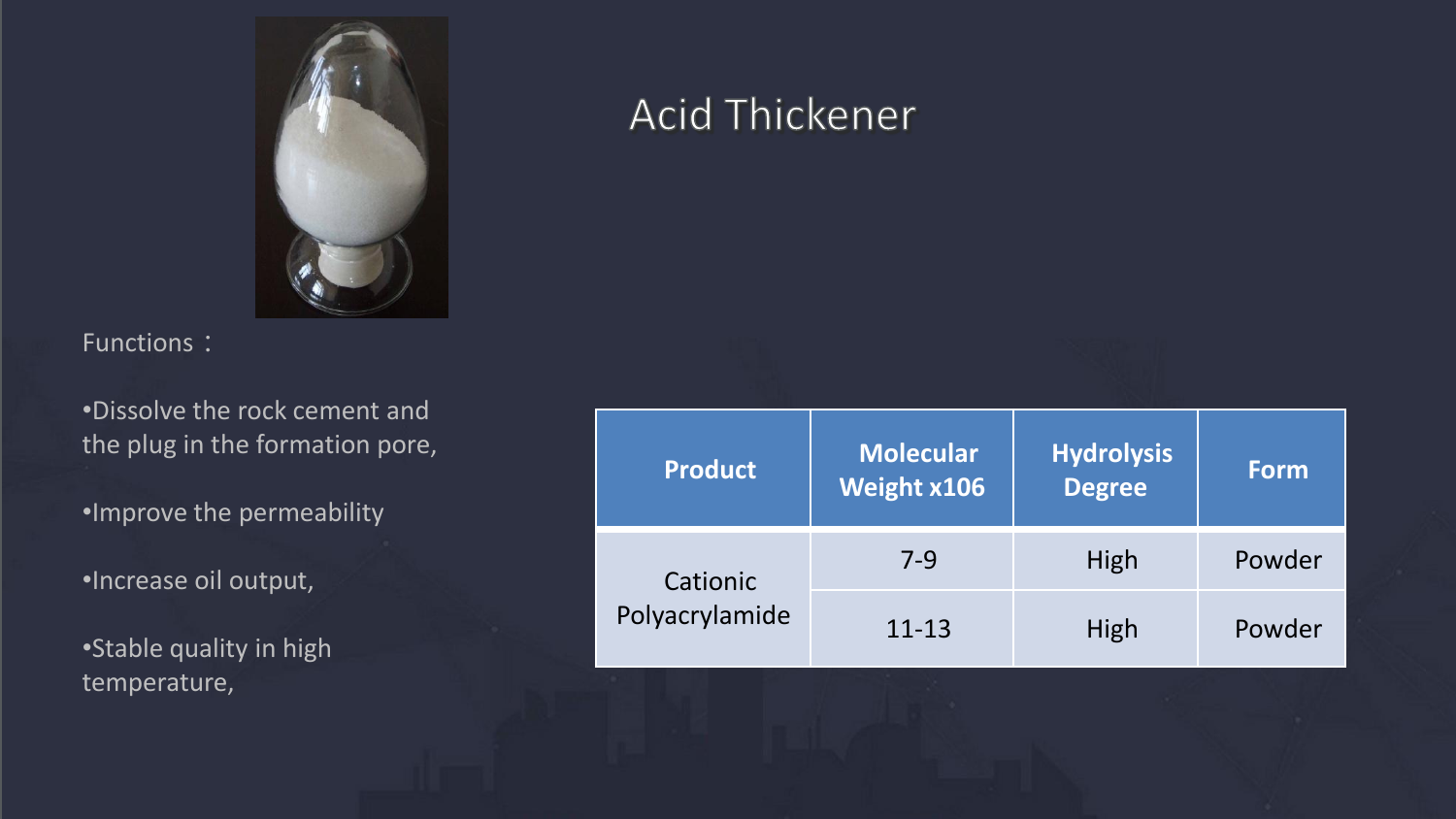

•Change the waer penetration status, reduce water cut in oilfield and maintainn the formation energy,

•Can gengrate interpenetration polymer networks with higher temperature resistance,

•Improve the injection profile and plug the big channel,

**Water Plugging Agent** 

| <b>Product</b>                                                                                  | <b>Molecular</b><br><b>Weight x106</b> | <b>Hydrolysis</b><br><b>Degree</b> | <b>Form</b>         |
|-------------------------------------------------------------------------------------------------|----------------------------------------|------------------------------------|---------------------|
| Anionic<br>Polyacrylamide<br>, fast<br>dissolution,<br>high temp. and<br>salinity<br>resistance | $11 - 13$                              | Medium<br>high                     | Powder              |
|                                                                                                 | 18-20                                  | Medium                             | Emulsio<br>n/Powder |
|                                                                                                 | $22 - 5$                               | High                               | Emulsio<br>n/powder |

•and so on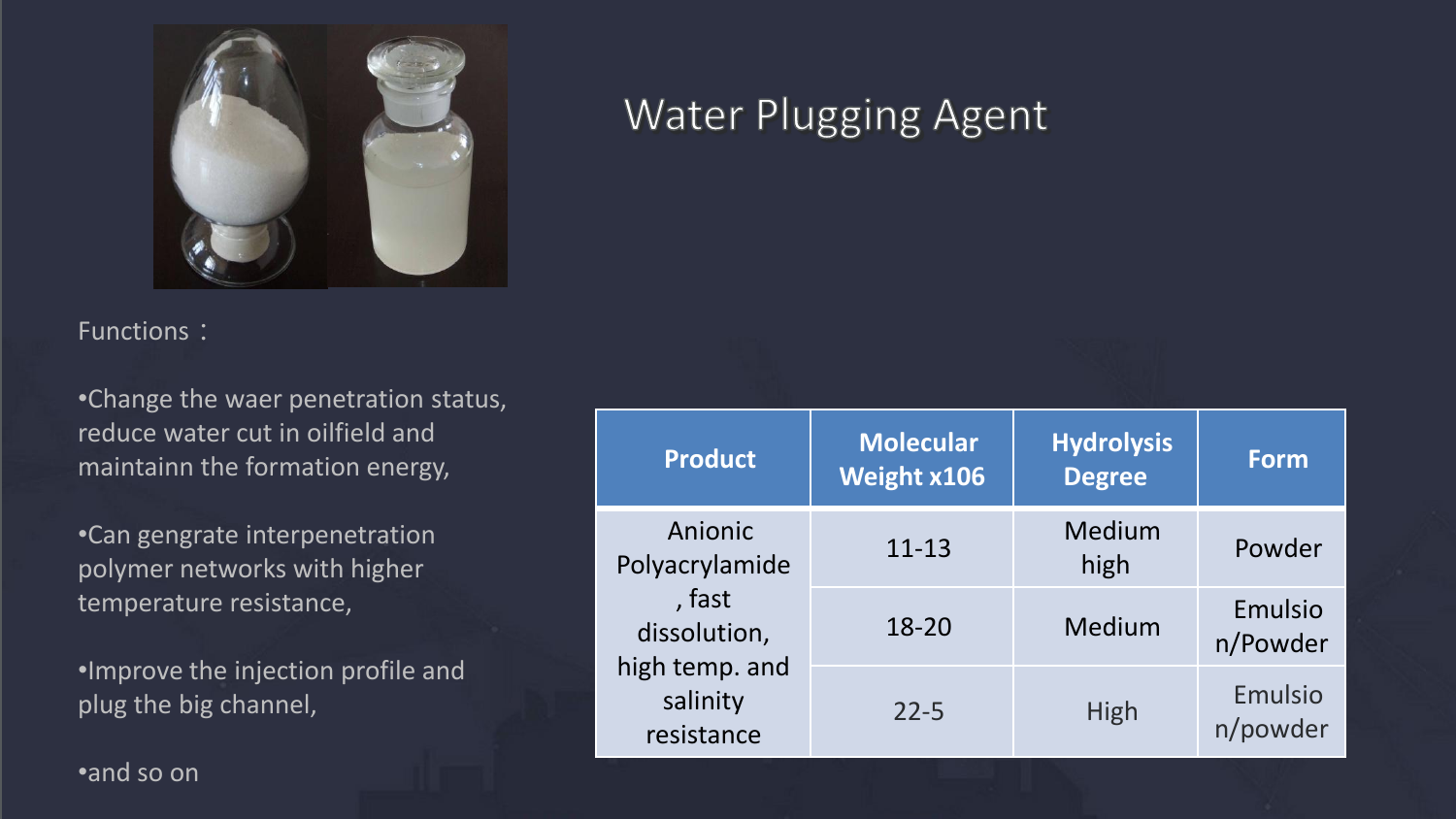![](_page_5_Picture_0.jpeg)

## Polymer Oil-displacing Agent  $-EOR$

Functions :

• Increase the viscosity of injection water, ,

•Increase the flow resistance of the porous medium,

•Improve the oil-water mobility ratio

•Enhance the reservoir sweep efficiency and recovery ratio

| <b>Product</b>                             | <b>Molecular</b><br>Weight x106 | <b>Hydrolysis</b><br><b>Degree</b> | <b>Form</b>         |
|--------------------------------------------|---------------------------------|------------------------------------|---------------------|
| Polyacrylamide<br>-- salinity<br>resistant | $8 - 36$                        | Medium<br>high                     | Powder              |
|                                            | 18-36                           | Medium                             | Emulsio<br>n/Powder |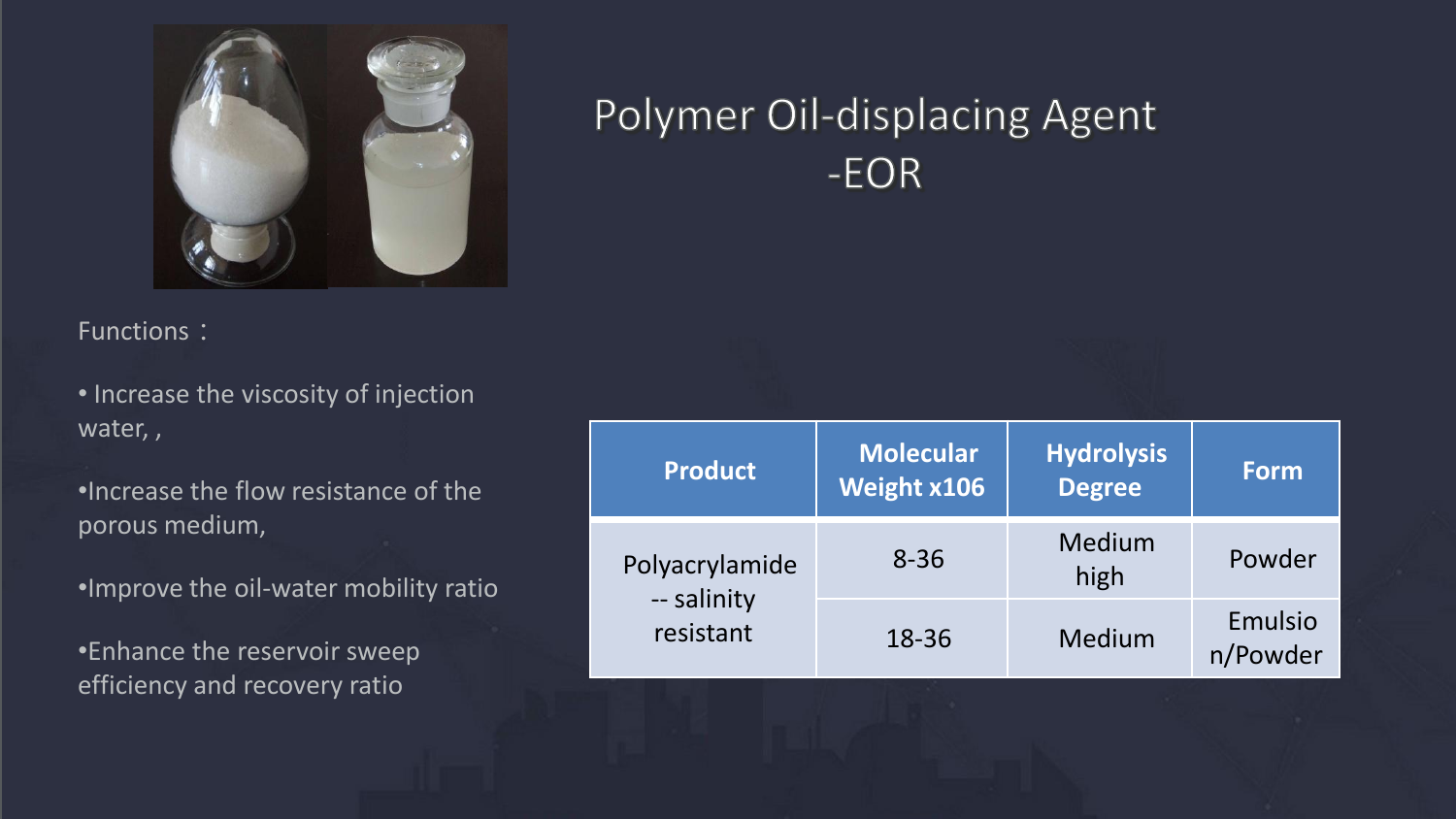![](_page_6_Picture_0.jpeg)

• Quick drag reducing effect during the process of adjunction and lower at least 70% pump pressure

•Can be pre-mixed and continuous use, more convenient to use in field operation,

•Improve the mess flowing ways of the liquid,

•Increasing the guar gum fracturing viscosity and shale -gas system fracturing

### Drag Reducer Agent

| <b>Product</b>                     | <b>Molecular</b><br>Weight x106 | <b>Charge</b><br>degree | <b>Form</b>         |
|------------------------------------|---------------------------------|-------------------------|---------------------|
| High<br>efficiency Drag<br>reducer | $5 - 10$                        | Medium<br>high          | Emulsion/<br>Powder |
|                                    | $2 - 18$                        | Medium                  | Emulsion/<br>Powder |
|                                    | $16 - 19$                       | Medium                  | Emulsion<br>/Powder |